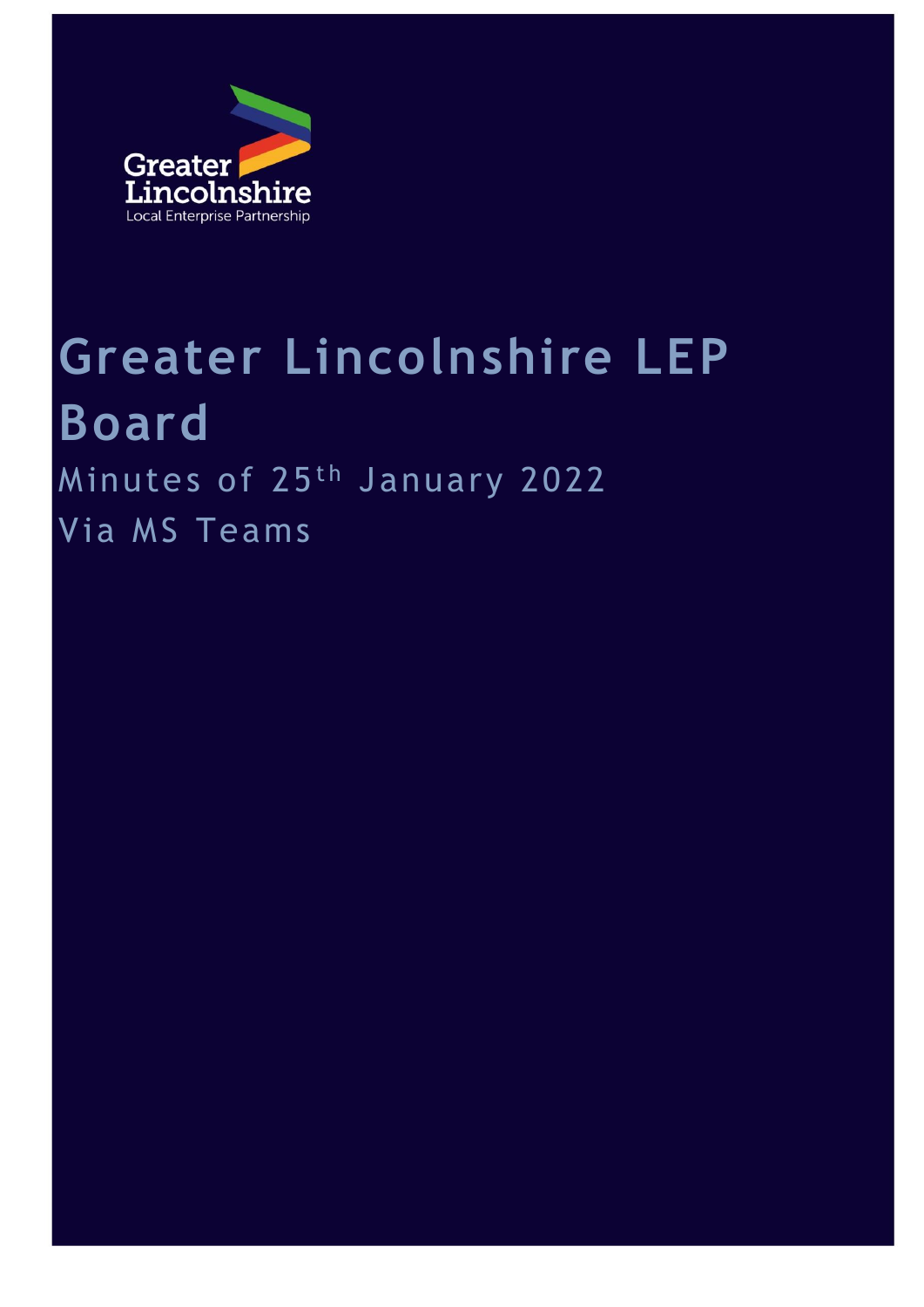**Present:** Board Directors:

Pat Doody (Non-Executive Director and Chair), Cllr Philip Jackson – Vice Chair (NELC), Sarah Louise Fairburn - Vice Chair (IMP and Maker), Cllr Colin Davie (LCC), Cllr Oliver Hemsley (Rutland CC), Alison Ballard (BAE Systems), Dean Fathers (Health), Debbie Barnes (CX LCC), Simon Bird (ABP), Darren Cunningham (Phillips 66), Julian Free (UoL), Jo Hardy (Hardy's Farm), Gary Headland (Lincoln College, IoD & Lincs Chamber), Zoe King (Epix Media), Mandy Watson (Ambitions Personnel), Nick Worboys (Longhurst)

**Apologies from Directors:** Cllr Craig Leyland (ELDC), Cllr Rob Waltham (NLC), Andrew Hunter (UoL)

**Observers:** Pete Holmes (BEIS), Katherine Cousins (BEIS), Clive Tritton (NLC), Andrew Crookham (Accountable Body & S151 Officer)

**Apologies from Observers:** Stephen Fidler (DfT), Mick Lazarus (BEIS), Simon Green (NELC)

**LEP Officers:** Ruth Carver, Caroline Illingworth, Halina Davies, Sue Groves (Note Taker) –

**For Agenda items:** Rachael Greenwood (Midlands Engine Director)

**Apologies and Declarations of Interest –** Apologies were noted as above. Full declarations of interest for each individual Board Director can be found at:

<https://www.greaterlincolnshirelep.co.uk/about/boards/>The LEP Board were reminded that declarations of interest are required as part of LEP governance and must be updated at least annually, and if anything changes to the LEP office at the earliest convenience.

Declarations of Interest:

- ❖ Simon Bird (Item 4 -Freeport)
- ❖ Dean Fathers has now joined the Board of Access, a defence company, so wished it to be noted that any future items on Defence, a Declaration of Interest should be noted

# **Minutes & Matters Arising (Paper 1) – Chair**

 $\triangleright$  Minutes from the meeting held on 26<sup>th</sup> November 2021 accepted as a true record, and the CX ran through the matters arising.

Matters arising:

- ❖ Directors Dashboard Chair asked when this would be available. CX responded that this is to replace the quarterly performance report and a draft should be ready for discussion at the February/March Board in time for the next delivery year.
- ❖ Update requested as to when the Labour Market Challenge Fund would be launched. Response: Once the Clean Growth Accelerator Fund closes on the 28<sup>th</sup> February, the Labour Market Challenge Fund will be launched.

# **Decision Log & Review of Actions (Papers 1.1 and 1.2)**

◆ Action Log of 24<sup>th</sup> April states that the review of Strategic Advisory Board is completed, but it is ongoing – will be amended.

# **Chair & CX Report (Paper 2) – Ruth Carver**

 $\cdot$  Also from the Action Log regarding the Board meeting held on 26<sup>th</sup> October, transport was discussed, particularly around freight and the East West Link between Immingham, Doncaster and Liverpool. Some of the transport elements are incorporated within the Freeport bid which is being submitted, the need to find out what data requirements Midlands Connect requires to understand how a business case can be put together for an improve freight arrangement between Immingham and Liverpool is underway.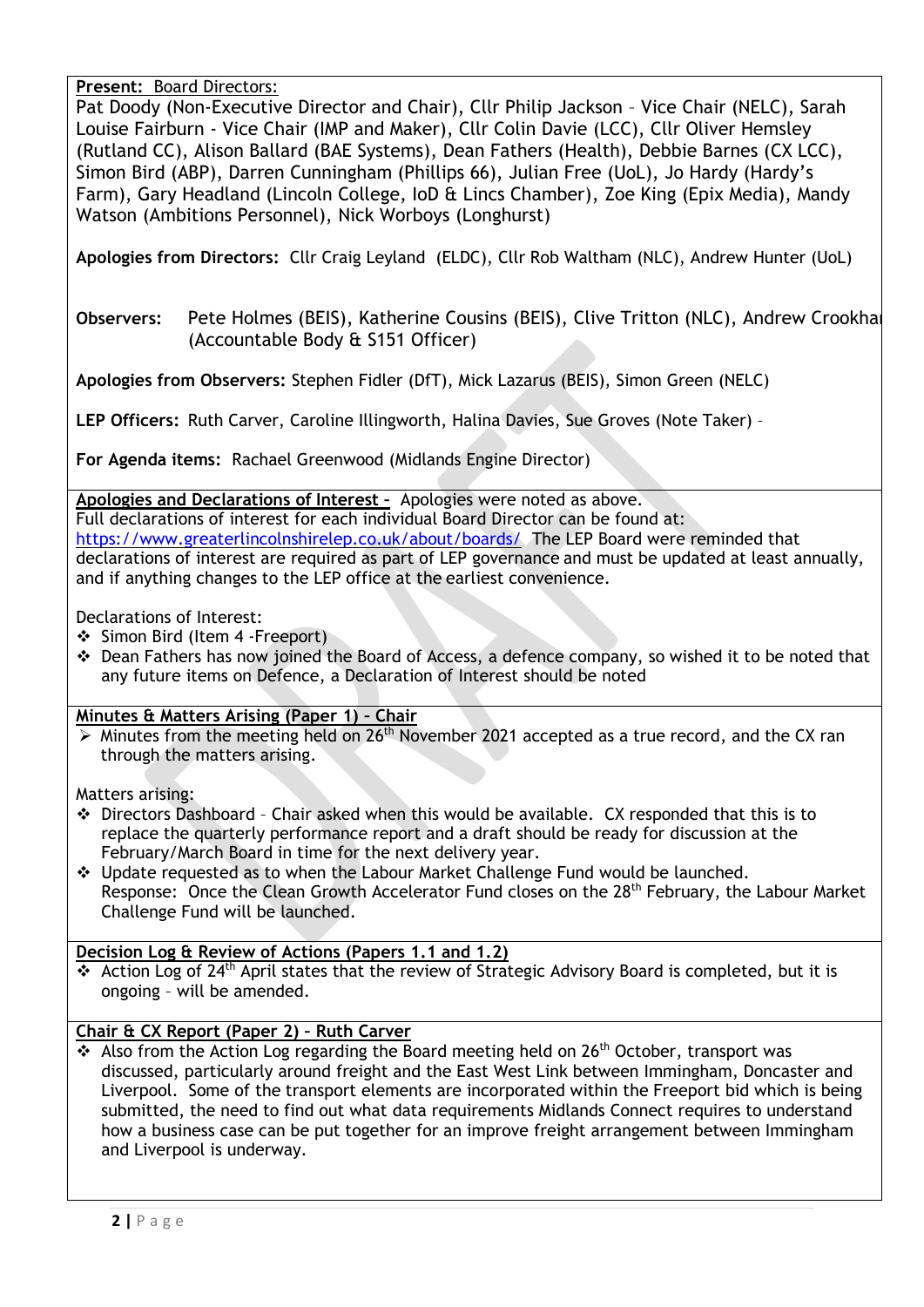#### Comments

- Simon Bird met the MC team to explain that it is much broader than just Immingham, Doncaster and Liverpool, it needs to include the whole of the Humber and the Pennines, so need to make a case for investment ti ensure there is sufficient rail capacity either side of the Humber and to get over the Pennines.
- ❖ Levelling Up Paper still awaiting publication. CX to keep the Board updated and will provide a summary of key points and circulate.
- ❖ Delivery Plan would normally have been produced, but Chair and CX currently holding one to one meetings with Directors where feedback will be included in the Delivery Plan and a draft will be discussed at the March Board meeting so that LEP activity in April can be considered. Meetings are also being held with each Chair of Strategic Advisory Boards for their feedback.
- ❖ LEPs have been asked by the Department for Education to submit proposals for Skills Bootcamps by mid-February of up to £1m being led by LEPs, working with delivery partners to scope out broad areas of interest. Meeting arranged next week with employers and providers to take forward. Great opportunity to bring activity into the region, but asked that Greater Lincolnshire and Rutland based providers are procured. The Lincolnshire IoT could bring together nearly all the FE providers across Greater Lincolnshire, which may enable a stronger bid to be submitted and would also be beneficial to the IoT.

The Chair updated the Board on the formation of the Humber Energy Board – companies from both sides of the Humber who are involved in the energy sector are represented, ie, Equinor, Phillips66, Drax, National Grid etc, who will provide a single voice to government to ensure that the area makes the most of energy sector opportunities. One meeting has been held, with the next due in February.

Update on ABP from Simon Bird – Immingham complex is the largest in the country for tonnages, twice the size of anybody else in the country. If you look at the geography, it is well placed to serve the northwest, Manchester, Leeds, Liverpool, down to the Midlands and further north as a consequence and currently, container operations are very strong. To accommodate the growth, new facilities are to be built, looking at £100m investment to build four new berths on the eastern side of Immingham into the estuary and currently seeking the developed consent order.

Actions:

- Board Directors will receive information on various items, ie, to attend any opportunities for photo shoots for example, Grantham Southern Relief Road, etc.
- CX to Incorporate all good news stories and investments are included in the report going forward.

# **Proposal to underwrite the costs of the LEP 2022/2023 (Paper 3) – LEP Futures Group**

CX led this item and presented recommendations from the sub group LEP Futures. Following on from last board meeting where six options were considered, the Board asked that further work be undertaken on LEP Board underwriting the costs of the LEP until March 2023 prior to the publication of the Levelling Up White Paper.

CX explained the current balance of reserves and the ways in which reserves could increase during the financial year from interest, loans repaid etc.

There are 3 options for consideration:

- Full funding at the same level from national government of £500k
- Partial funding from national government of £250k
- No funding from national government

#### Recommendations

- ❖ That the LEP Board agrees to underwrite the costs of running the LEP until 31st March 2023 to the maximum value of £557k, if required.
- ❖ Recognition that if the underwrite provision is untilised, this severely impacts the delivery plan for the LEP and Greater Lincolnshire.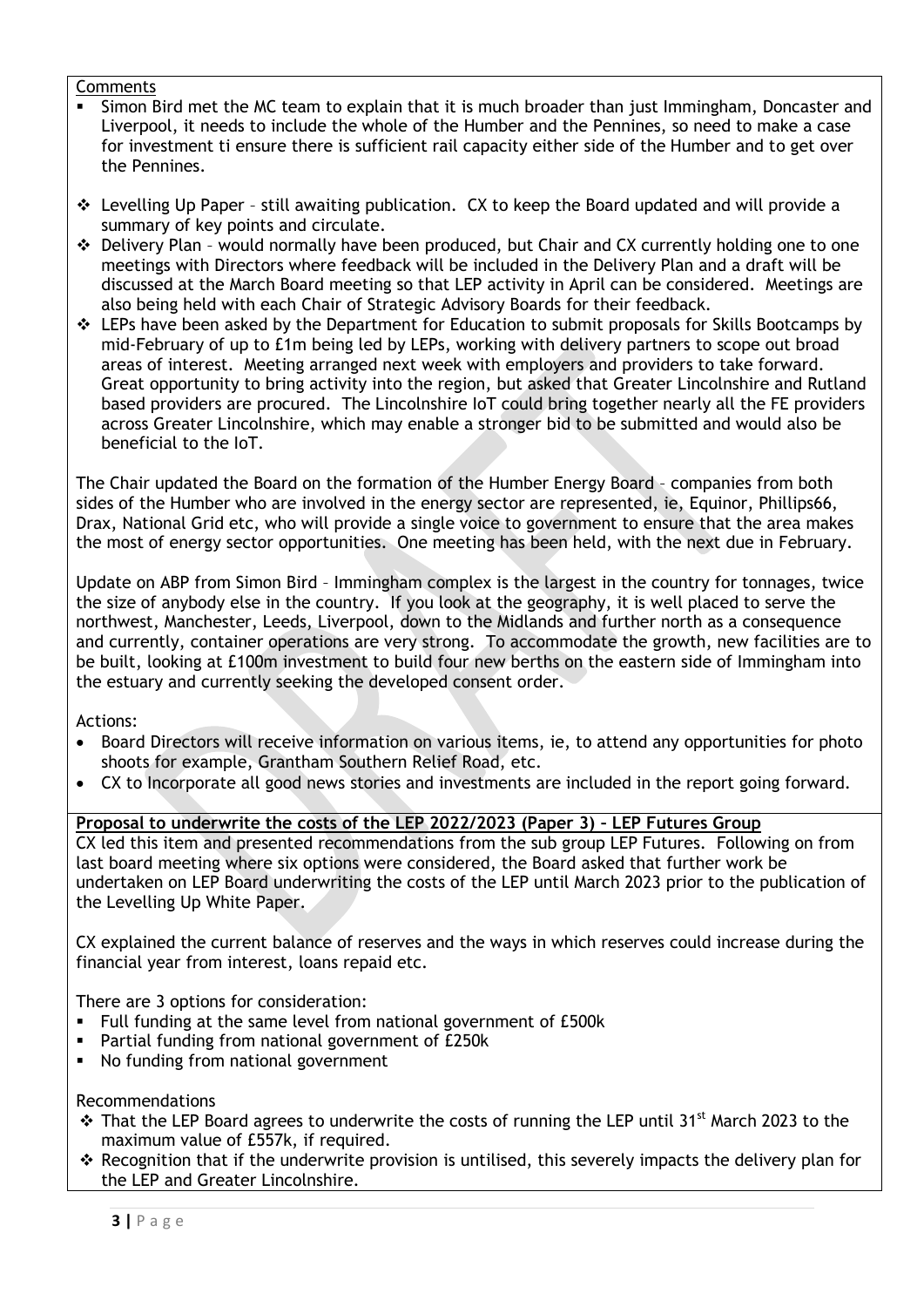- ❖ Post White Paper that the LEP Team are asked to develop a delivery plan and agree with partners for 2022/2023 with three funding scenarios, no core funding, 50% core funding (£250,000) or 100% core funding from government (£500,000k)
- ❖ Seek in principle funding for 2022/2023 academic year for the Greater Lincolnshire Career Hub circa £120,000 –LCC £84,000, NELC £18,000, NLC £18,000.
- $\div$  LEP team to undertake a mid-term finance options paper to bring back to board for discussion

Decision:

• The LEP Board supported the proposals to underwrite the costs for the next 12 months or to March 2023 and if there are any changes, the Board will be consulted.

# **Simon Bird left the meeting**

#### **Allocation of Resources for Freeport (Paper 4) – Halina Davies**

- ❖ This is to support the inception costs of submission to government of the Outline Business Case and Full Business Case. All partners have been asked to contribute on behalf of the Freeport, ie, the two LEPs,4 local authorities and local business and also the government is contributing. The final cost will be known by the end of February.
- ❖ Asking the Board to approval delegated authority to the Chief Executive for up to £35k from GLLEP, with HEYLEP contributing the same amount, pending the outcome of the White Paper.
- ❖ £35k is part of a much larger contribution of up to £700k, of which the local authorities are paying into and GLLEP would contribute if (a) it is affordable or (b) that the Freeport can demonstrate that it is necessary to pay for the business case development and set-up costs, therefore the delegated authority would only be actioned if it is needed.

Decision:

• Board approved delegated authority with the caveat of only contributing on evidence of need.

#### **Approval of Business Plan and Allocation of Resources for UK Food Valley (Paper 5) – Sarah Louise Fairburn**

- ❖ An outline business plan was presented for year one of the UK Food Valley activity. This is more a sense of direction and is not the final plan. This is a chance for the board to challenge and understand what the plans are for the Food Board at this point and have a say in how much support and what shape that should take.
- ❖ The UK Food Valley is one of the LEP's game-changers and it is the ambition for the food sector to be in the top 10 cluster in the world by 2030 and is progressing well and there is a lot of interest from the private sector.
- ❖ The proposal to the Board is to seek an outline budget of £221k for year one activity covering programme management, comms and engagement, research and developing business cases.

Decision

• The Board approved up to £75k for the UKFV Programme Manager within the LEP team as a one-year fixed term post and asked that the full business plan be developed to consider activities and a longer term model of operation.

# **Midlands Engine Priorities (Presentation) – Rachael Greenwood**

- ❖ Rachael gave a presentation on the work of the Midlands Engine.
- ❖ The Midlands Engine is linked to the scale that they represent and have an important voice into government in a UK context and economy and is comparable to the size of Denmark's economy of approximately £250bn.
- ❖ 102 MPs in the Midlands Engine region,  $^{1}/6^{th}$  of the voice in the House of Commons, which is really important and influential.
- ❖ Observatory work continues, working with 16 or 17 of the region's universities carrying out research.
- ❖ State of the Region report was published in December.